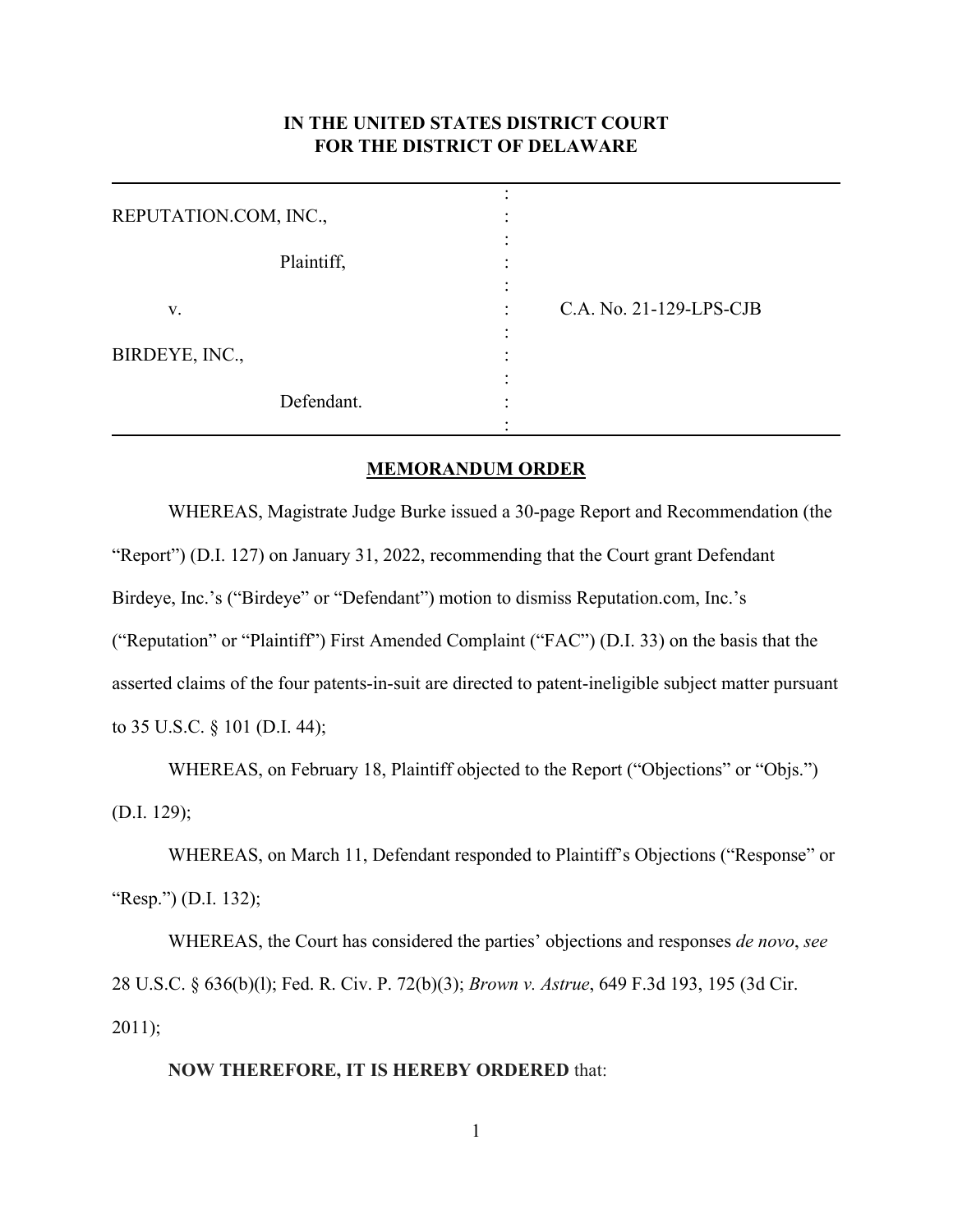1. Plaintiff's Objections (D.I. 129) are **OVERRULED**, Judge Burke's Report (D.I. 127) is **ADOPTED**, Defendant's motion (D.I. 44) is **GRANTED**, and Plaintiff's request for leave to amend is **GRANTED**.

 2. Plaintiff objects to the Report's recommendation regarding the patent eligibility of representative claim 13 of U.S. Patent No. 10,354,296 (the "'296 patent"); representative claim 19 of U.S. Patent No. 10,445,794 (the "'794 patent"); representative claim 18 of U.S. Patent No. 10,180,966 (the "'966 patent"); and representative claim 16 of U.S. Patent No. 8,918,312 (the "'312 patent"). Reputation does not object to the Report's treatment of those claims as representative of the asserted claims of the patents-in-suit. The objections may fairly be characterized as coming within four categories, and each lacks merit.

 3. First, Reputation argues that at *Alice* step one, the Report fails to consider the patents' character as a whole in determining whether the claims are directed to an abstract idea. (*See* Objs. at 5-6) More specifically, Plaintiff appears to take issue with the Report's *order* of analysis, asserting that Judge Burke "began with the claims" and "worked backwards" to find support in the specification for the conclusion that the claims are directed to abstract ideas. (*Id.* at 6) As Birdeye notes, however, the focus of the  $\S$  101 inquiry is indisputably on the language of the claims themselves. (*See* Resp. at 2-3) Accordingly, it is sensible to begin the analysis there. There is also no support for the notion that the Report "predetermined" that the claims are directed to abstract ideas or "backfilled that conclusion with reference to the specification." (Objs. at 4, 6) Instead, to determine what each representative claim is "directed to," the Report carefully considers the language of the claims, including by identifying the claims' specific component parts. (*See, e.g.*, Report at 5, 13, 20, 26-27) In so doing, the Report does not simply defer to Defendant's proposed abstract ideas. With respect to the '966 patent, for example, the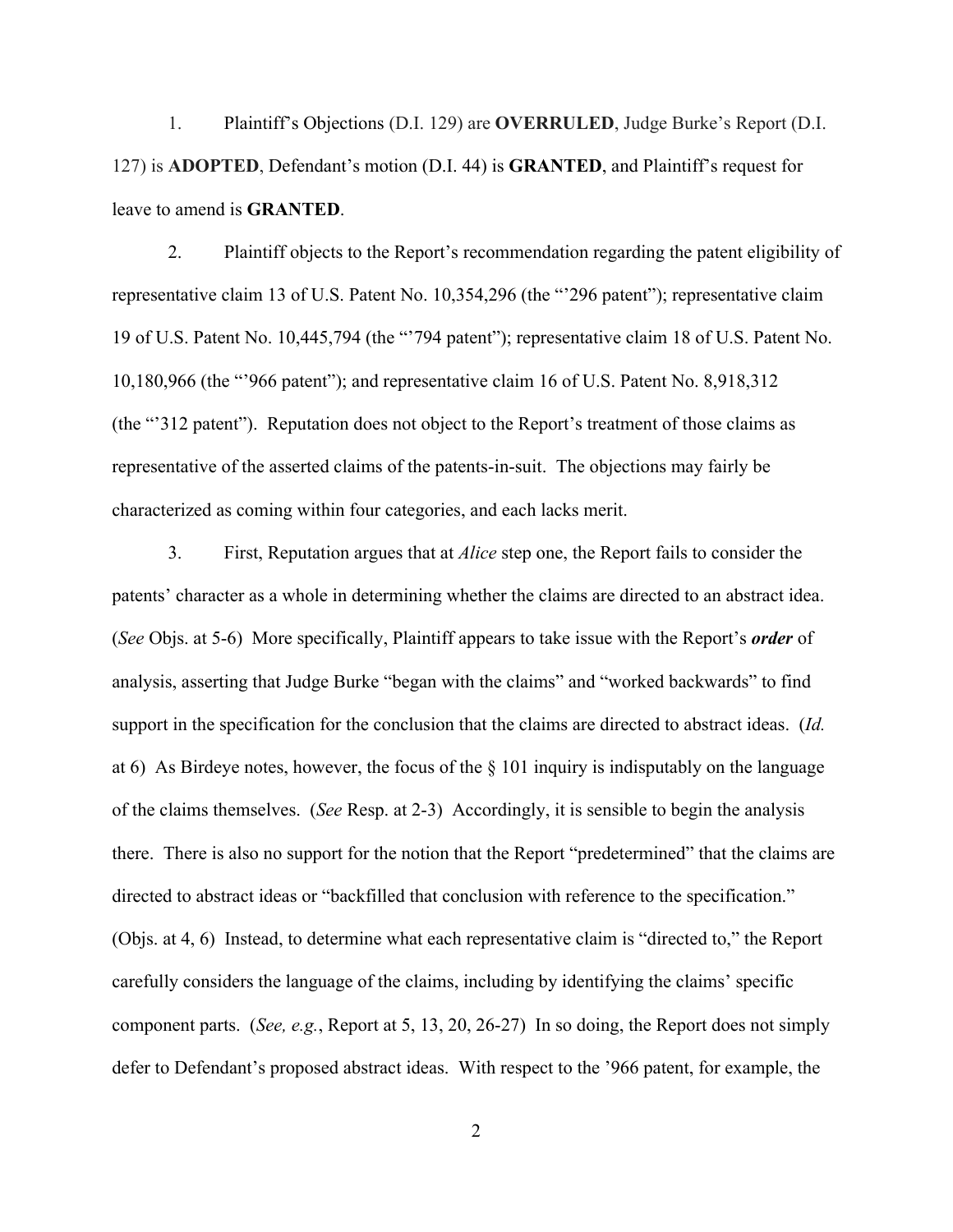Report concludes that, while some of the claim language overlaps with Birdeye's abstract idea, "there is also more to the claim." (*Id.* at 20)

 4. Next, as the Federal Circuit instructs, the Report turns to the specification for further guidance. *See Enfish, LLC v. Microsoft Corp.*, 822 F.3d 1327, 1335 (Fed. Cir. 2016) ("[T]he 'directed to' inquiry applies a stage-one filter to claims, considered in light of the specification, based on whether their character as a whole is directed to excluded subject matter.") (internal quotation marks omitted). For each of the four patents-in-suit, the Report considers the specification's explanations of the problems the patents are designed to solve and searches for descriptions of technological solutions to those problems. (*See, e.g.*, Report at 5-6, 13-14, 20-21, 27) With respect to the '794 patent, for example, the Report investigates portions of the specification that "hint at what could be a more narrow focus" beyond the abstract idea proposed by Defendant. (*Id.* at 14-15) Only after carefully and methodically considering both the claim language and specification, as to each representative claim, does the Report conclude that the claims are directed to abstract ideas, rather than to improvements in online reputation management ("ORM") system technology, as Reputation instead contends. (*See, e.g.*, Objs. at 4- 5) The Report correctly concludes that the representative claims are directed to the abstract ideas it articulates.<sup>1</sup> Such conclusions are well-reasoned and based, as they must be, on a consideration of the claims' character as a whole. *See Enfish*, 822 F.3d at 1335.

 5. Second, Plaintiff contends that the Report dismisses the well-pled allegations in the FAC concerning the context of the patents-in-suit and resolves factual disputes in Defendant's favor. (*See* Objs. at 6-7) The Court disagrees. Taking representative claim 13 of

<sup>&</sup>lt;sup>1</sup> Given the detailed reasoning supporting these conclusions provided in the Report (*see*, *e.g.*, Report at 4-8, 12-15, 19-23, 26-28), which the Court adopts, it is unnecessary to address the step one inquiry in further detail.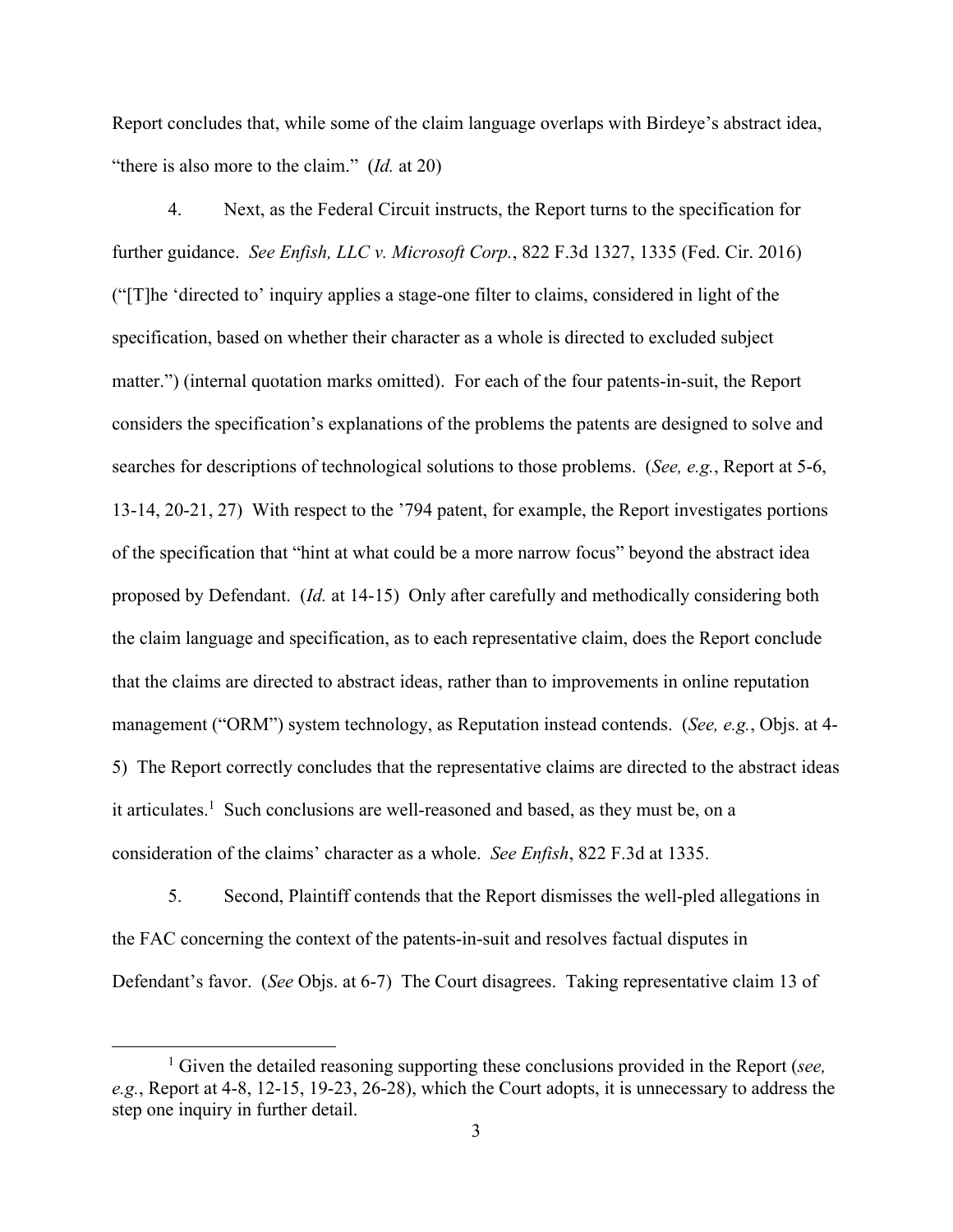the '296 patent as an example, the Report considers the patent's context, including the FAC's articulation of the problems the patent aimed to solve and how it purported to solve them. (*See*  Report at 6-7  $\&$  n.5) The Report rejects the notion that such context confers patent eligibility, explaining that "just because use of a claimed method might lead to a helpful, or even novel, outcome does not necessarily mean that the claim is patent eligible." (*Id.* at 7 n.5) The Report also considers the allegation in the FAC that the '296 patent provides a solution "rooted in computer technology" (FAC ¶ 34), as well as argument from Reputation's counsel that the patent is "clearly trying to solve technological problems" (Report at 7). It determines that those assertions are conclusory and lack support from the claim language itself. (*See id.* at 7 n.5) With respect to the other three patents-in-suit, the Report does not simply "dismiss" the allegations in the FAC or resolve them uncritically in Birdeye's favor. Rather, it considers them and concludes they are conclusory and unsupported by the intrinsic record, particularly the claim language itself. (*See* Resp. at 4-6) As articulated in *WhitServe LLC v. Dropbox, Inc.*, 2019 WL 3342949, at \*7 (D. Del. July 25, 2019), *aff'd*, 854 F. App'x 367 (Fed. Cir. 2021), such conclusory allegations are insufficient to establish a factual dispute, much less an inventive concept.

 6. The Report also considers the patents' prosecution histories but finds them insufficient to establish a factual dispute at *Alice* step two. (*See, e.g.*, Report at 10-11) For example, during prosecution of the '296, '794, and '312 patents, although the Examiner ultimately found the claims-at-issue patent eligible, the Examiner provided little analysis to support that conclusion. (*See id.* at 11, 16, 28-29) Additionally, the Report notes that the aspect of the '296 patent claims the Examiner pointed to as unconventional "appears to be little more than a re-statement of the abstract idea at issue." (*Id.* at 11) With respect to the '966 patent, although the Examiner advised the applicant that it could overcome a  $\S$  101 rejection by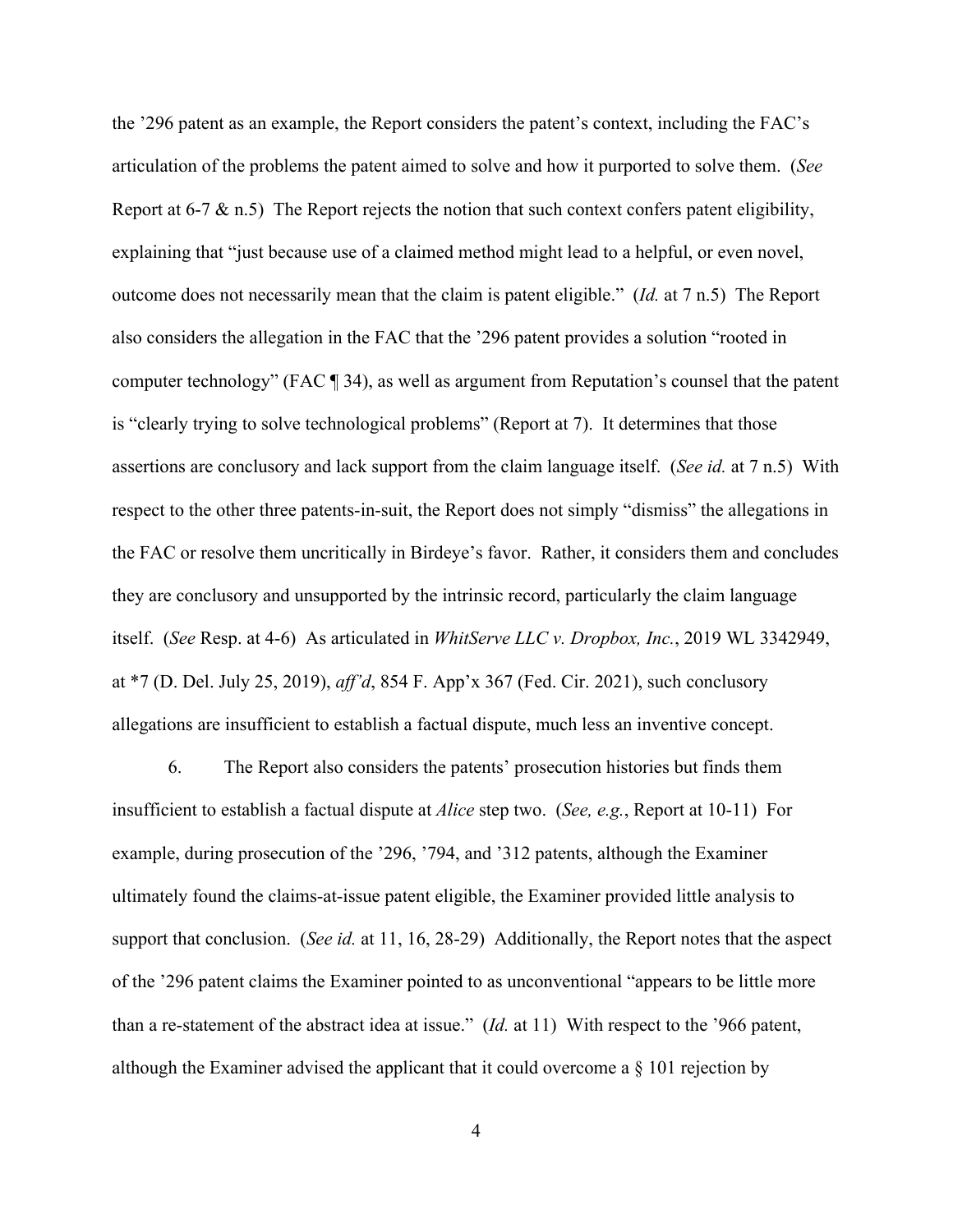amending the claims to include "an automated element for preliminary coding," the Report correctly notes that simply automating a claim "adds nothing to the eligibility calculus." (*Id.* at 23-24) Accordingly, the Report did not err in concluding that the Examiner's statements failed to establish a factual dispute, or an inventive concept, at *Alice* step two.

 7. Third, Reputation alleges the Report sua sponte raises claim construction issues and resolves them in Defendant's favor. (*See* Objs. at 7) The Report does neither. In its effort to locate limitations in the intrinsic record that *may* confer patent eligibility, the Report notes that "if the claim was even arguably limited in these ways, Plaintiff had ample opportunity to tell the Court this. It could have said so in its answering brief, or argued this during the hearing. It could have proposed a construction . . . . But it did not." (Report at 15) The Report does not "resolve" any claim construction issues; nor does it promise that successful claim construction arguments were even available to Plaintiff. Instead, the Report's references to claim construction reflect instances in which the Report is searching for *something* that may confer eligibility, and, in the absence of – for example – a proposed claim construction, it finds nothing.

 8. For example, in searching for an inventive concept at *Alice* step two, the Report notes that, with respect to the '296 and '794 patents, Reputation makes little attempt to explain which aspect of the representative claims is inventive. (*See id.* at 9, 15) As to claim 13 of the '296 patent, the Report considers Plaintiff's reference to the claimed "follow-up engine," but is not persuaded it amounts to an inventive concept. (*See id.* at 9) The Report notes that the specification refers to the follow-up engine "only in terms of the results it generates" and observes that Plaintiff does not propose a claim construction that would suggest otherwise (i.e., by requiring particularized software or hardware limitations). (*Id.*) As to claim 19 of the '794 patent, Reputation's counsel offered a construction for the claimed term "dynamically

5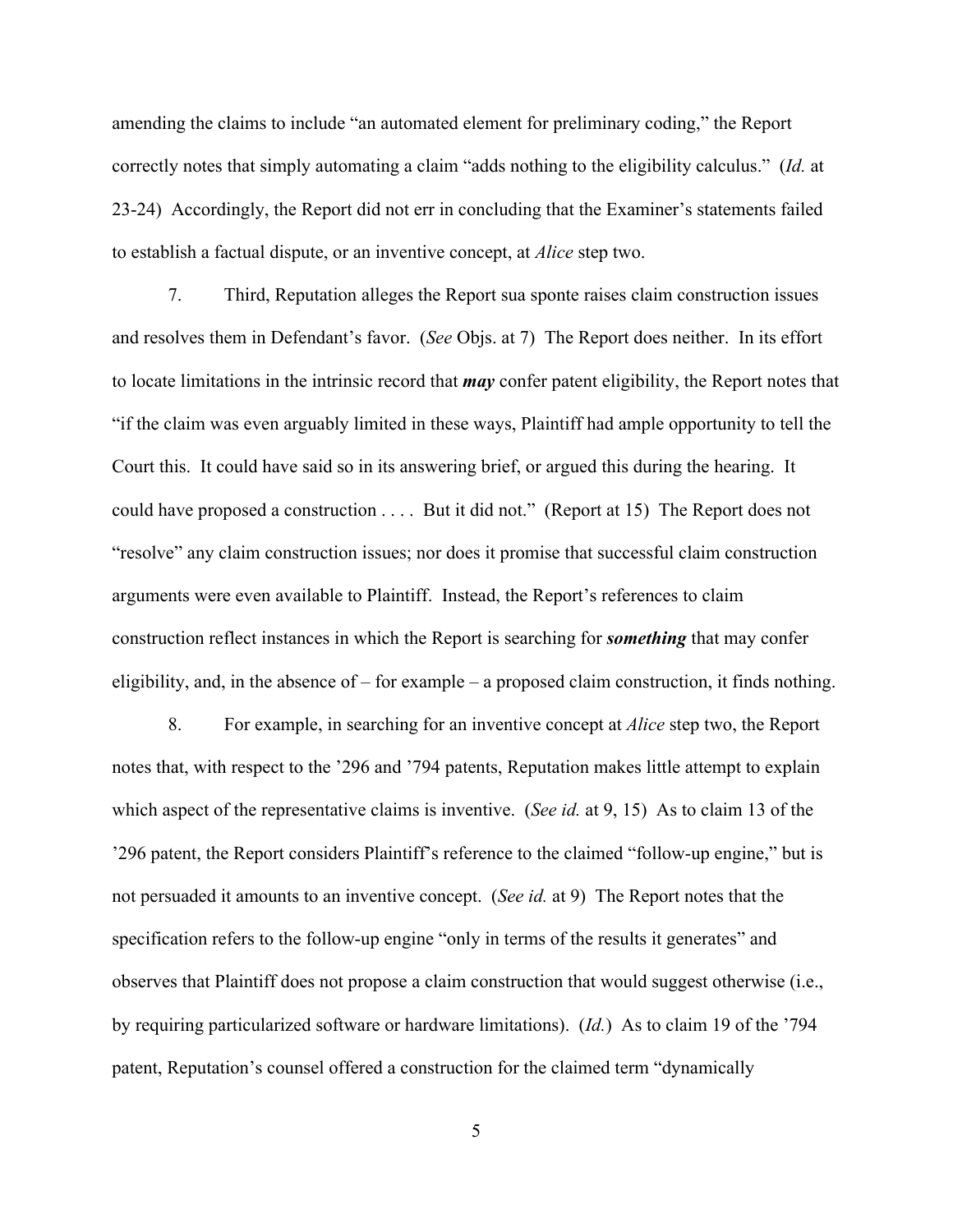determining" (*id.* at 17), but the Court agrees with the Report that, even applying Plaintiff's proposed construction – "having the system determine based on the input where the user should be directed" – the claim element adds nothing amounting to an improvement in computer technology (*id.*).

 9. Fourth, Plaintiff argues the Report does not recognize the existence of factual disputes at *Alice* step two that preclude dismissal. For instance, it points again to the Report's characterization of the patent Examiner's statements during prosecution as conclusory and argues the Report's decision to "downplay" such statements "in effect, resolves factual disputes in Birdeye's favor – improper at the motion to dismiss stage." (Objs. at 8) The Court agrees, however, with the Report that the Examiner's statements do not raise disputes of fact material to the step two inquiry. Instead, they are conclusory and do not identify specific, technological improvements covered by the claims that may provide an inventive concept.<sup>2</sup> Further, in noting that Plaintiff did not cite to any expert testimony regarding § 101 in the FAC (*see* Report at 11 n.9), the Report does not "turn[] Birdeye's burden on its head and require[] Reputation to prove

<sup>&</sup>lt;sup>2</sup> Plaintiff urges the Court to compare the allegations in the FAC with those made in *InterDigital Technology Corp. v. Lenovo Holding Co.*, C.A. No. 19-1590, which the Court considered during a "101 Day." (*See* Objs. at 8 n.2) In that case, in denying a § 101 motion to dismiss, the Court stated: "[t]he operative first amended complaint plausibly alleges that each of the six patents has an inventive concept that was not routine, conventional, and well understood; and it does so . . . for example, by citing to pertinent portion[s] of the prosecution histories." *Pivital IP LLC v. ActiveCampaign, LLC*, 2020 WL 6043919, at \*3 (D. Del. Oct. 13, 2020). Such a comparison, however, only underscores the conclusory nature of Reputation's allegations. While InterDigital's amended complaint detailed the rationale supporting the patent Examiner's conclusions as to eligibility – including discussion of the specific technological improvements over the prior art that the Examiner concluded provided an inventive concept (*see* C.A. No. 19- 1590 D.I. 19 ¶¶ 29, 40, 46) – Reputation's FAC provides neither the Examiner's rationale nor an articulation of any concrete, specific technological improvements that could constitute an inventive concept. Relatedly, the Court is not persuaded that it must credit Plaintiff's speculation that "the Examiner's brevity" is indicative of the Examiner's purported view that "the bases for allowance [we]re clear." (D.I. 129 at 9)